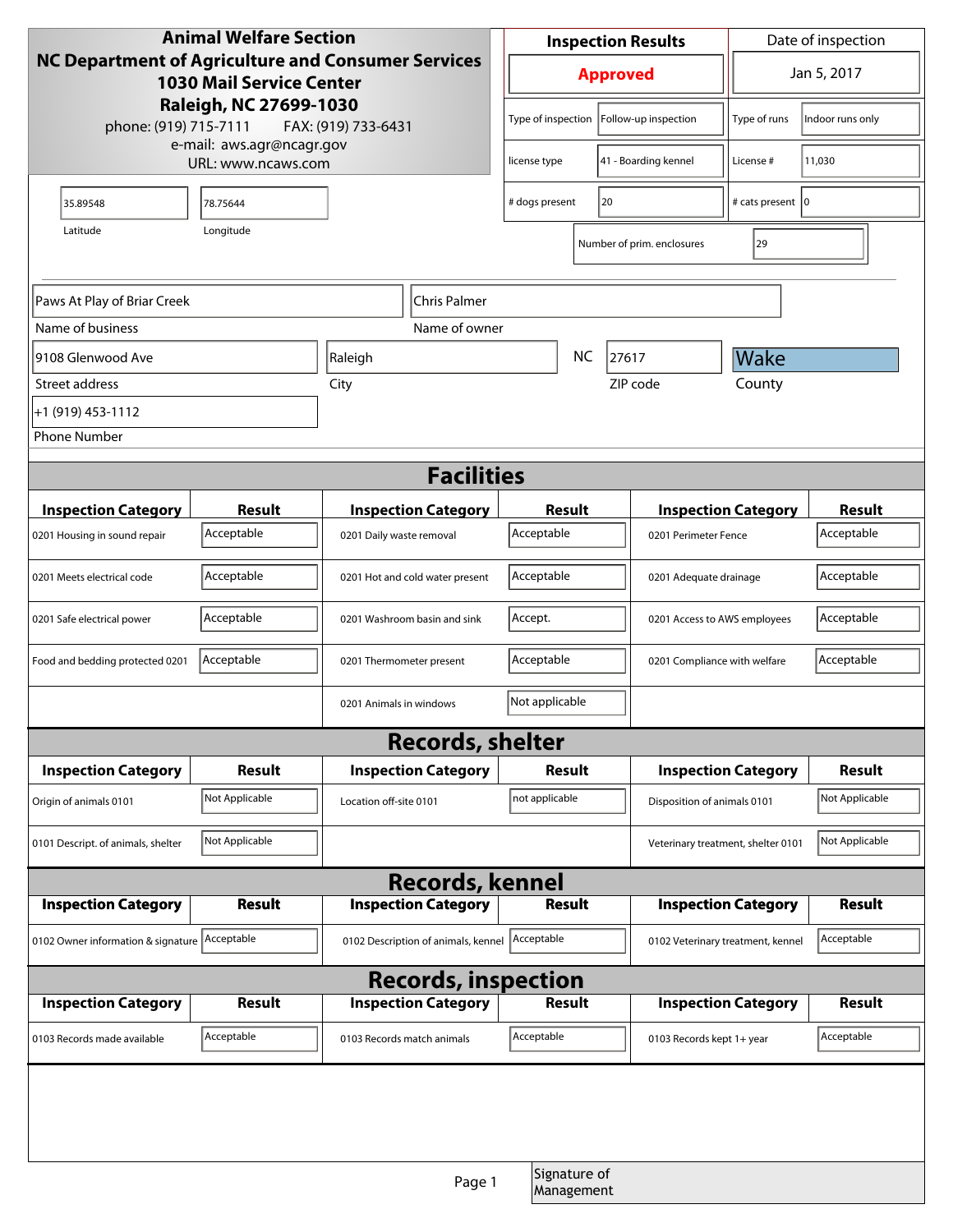| <b>Animal Welfare Section, NCDA&amp;CS</b>       |                |                                    | Date of inspection<br><b>Inspection Results</b> |                                     |                                |                |  |
|--------------------------------------------------|----------------|------------------------------------|-------------------------------------------------|-------------------------------------|--------------------------------|----------------|--|
| Inspection Report, continued                     |                |                                    | <b>Approved</b>                                 |                                     | Jan 5, 2017                    |                |  |
| Paws At Play of Briar Creek                      |                | <b>Chris Palmer</b>                |                                                 | Raleigh                             |                                | <b>NC</b>      |  |
|                                                  |                | <b>Indoor facilities</b>           |                                                 |                                     |                                |                |  |
| <b>Inspection Category</b>                       | Result         | <b>Inspection Category</b>         | Result                                          | <b>Inspection Category</b>          |                                | <b>Result</b>  |  |
| 0202 Ambient temperature, indoor                 | Acceptable     | 0202 Ventilation, indoor           | Acceptable                                      | Acceptable<br>0202 Lighting, indoor |                                |                |  |
| 0202 Imperv./Sanitary surf., indoor              | Acceptable     | 0202 Drainage, indoor              | Acceptable                                      |                                     |                                |                |  |
| <b>Outdoor facilities</b>                        |                |                                    |                                                 |                                     |                                |                |  |
| <b>Inspection Category</b>                       | Result         | <b>Inspection Category</b>         | Result                                          | <b>Inspection Category</b>          |                                | <b>Result</b>  |  |
| 0203 Impervious surfaces, outdoor                | Not Applicable | 0203 Housing, 1 per animal         | Not Applicable                                  | 0203 Protection from elements       |                                | Not Applicable |  |
| 0203 Owner advised, outdoor                      | Not Applicable | 0203 Drainage, outdoor             | Not Applicable                                  |                                     |                                |                |  |
| <b>Primary enclosures</b>                        |                |                                    |                                                 |                                     |                                |                |  |
| <b>Inspection Category</b>                       | Result         | <b>Inspection Category</b>         | Result                                          | <b>Inspection Category</b>          |                                | Result         |  |
| 0204 Drainage prev. cross contam.                | Acceptable     | 0204 Fence height >= 5 feet        | Acceptable                                      | 0204 1:10 ratio, person: human      |                                | Acceptable     |  |
| 0204 Surf. impervious to moisture                | Acceptable     | 0204 Enclosure is escape proof     | Acceptable                                      | 0204 Cats, $>=$ 4 sq. ft. / adult   |                                | Not Applicable |  |
| 0204 Prevent contact with wood                   | Acceptable     | 0204 Solid resting surface         | Acceptable                                      |                                     | 0204 Cats, $<= 12$ / enclosure |                |  |
| 0204 Enclosures in sound repair                  | Acceptable     | 0204 Cats, raised resting surface  | Acceptable                                      | 0204 Cats, 1 litter pan / 3 adults  |                                | Not Applicable |  |
| 0204 Size of enclosure                           | Acceptable     | 0204 Dogs, supervision if > 4      | Acceptable                                      |                                     |                                |                |  |
| Feedina                                          |                |                                    |                                                 |                                     |                                |                |  |
| <b>Inspection Category</b>                       | <b>Result</b>  | <b>Inspection Category</b>         | <b>Result</b>                                   | <b>Inspection Category</b>          |                                | <b>Result</b>  |  |
| 0205 Feeding, 1x / day, adult                    | Acceptable     | 0205 Feeding, 1 bowl / adult       | Acceptable                                      | 0205 Feeding, commercial food       |                                | Acceptable     |  |
| 0205 Feeding, bowl in good repair                | Acceptable     | 0205 Feeding, quality food         | Acceptable                                      | 0205 Feeding, bowl is protected     |                                | Acceptable     |  |
| 0205 Feeding, 2x / day, young                    | Acceptable     |                                    |                                                 |                                     |                                |                |  |
| <b>Watering</b>                                  |                |                                    |                                                 |                                     |                                |                |  |
| <b>Inspection Category</b>                       | <b>Result</b>  | <b>Inspection Category</b>         | <b>Result</b>                                   |                                     |                                |                |  |
| 0206 Watering, continuous access                 | Acceptable     | 0206 Watering, bowl in good repair | Acceptable                                      |                                     |                                |                |  |
| Sanitation/Employees/Classification & Separation |                |                                    |                                                 |                                     |                                |                |  |
| <b>Inspection Category</b>                       | <b>Result</b>  | <b>Inspection Category</b>         | Result                                          | <b>Inspection Category</b>          |                                | <b>Result</b>  |  |
| 0207 Waste removal 2x / day                      | Acceptable     | 0207 Grounds overgrown             | Acceptable                                      | 0207 Young given social interact.   |                                | Acceptable     |  |
| 0207 Animals removed while clean                 | Acceptable     | 0207 Pest Control                  | Acceptable                                      | 0207 Species separated              |                                | Acceptable     |  |
|                                                  |                |                                    |                                                 |                                     |                                |                |  |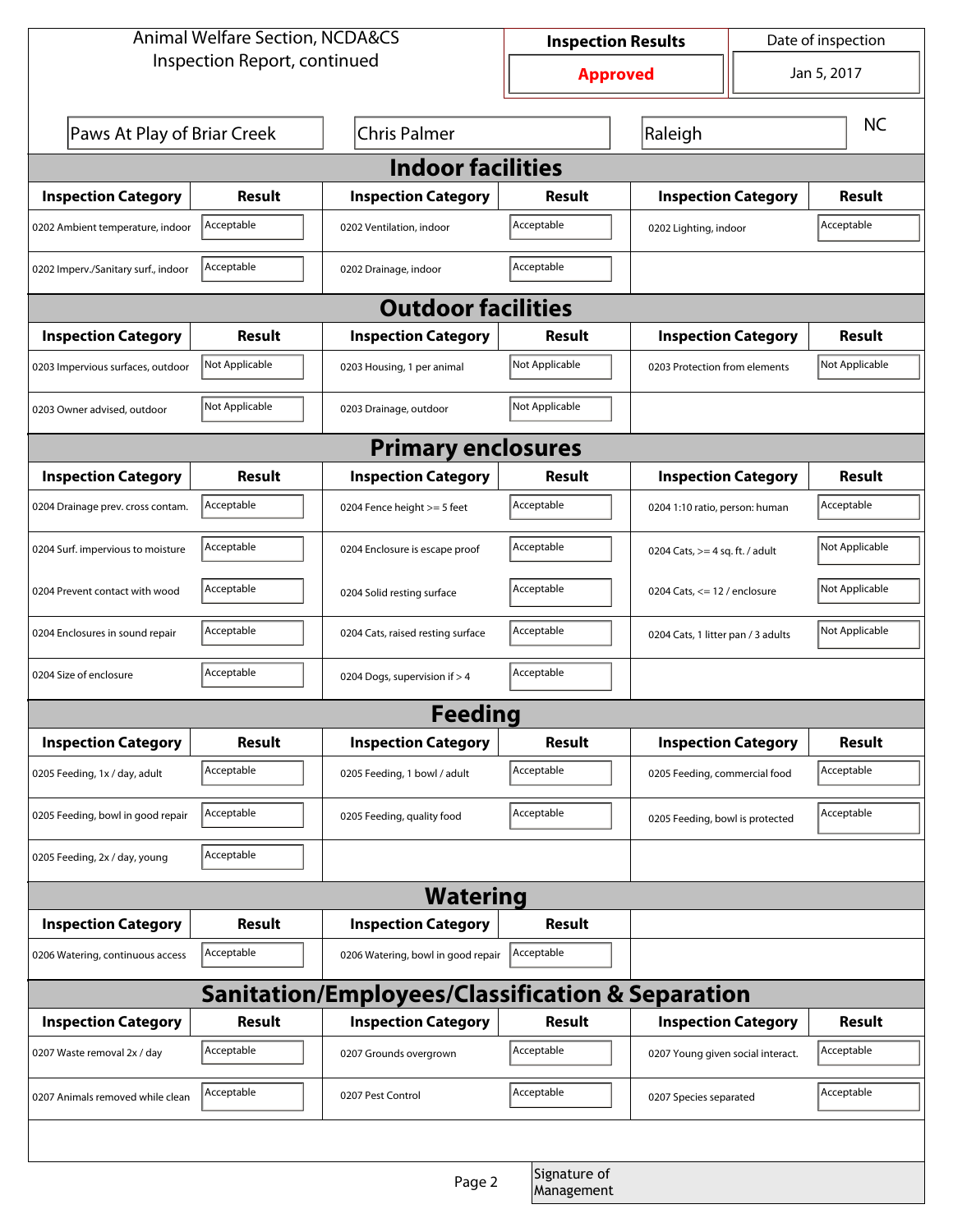| Jan 5, 2017<br><b>Approved</b><br>Paws At Play of Briar Creek<br><b>Chris Palmer</b><br>Raleigh<br><b>NC</b><br><b>Sanitation/Employees/Classification &amp; Separation (continued)</b><br><b>Inspection Category</b><br><b>Inspection Category</b><br><b>Result</b><br><b>Result</b><br><b>Inspection Category</b><br><b>Result</b><br>Acceptable<br>Acceptable<br>Acceptable<br>0207 Enclosure sanitized 2x / day<br>0207 Number of employees<br>0207 Isolation area & signage<br>Acceptable<br>Not Applicable<br>Acceptable<br>0207 Method of sanitation<br>0207 Females in estrus, separated<br>0207 Long term care program<br>Acceptable<br>Acceptable<br>Acceptable<br>0207 Build./grnds., clean & repair<br>0207 Owner perm, commingling<br>0207 Animals confined<br>Acceptable<br>0207 Young with dam<br><b>Veterinary Care</b><br><b>Result</b><br><b>Inspection Category</b><br><b>Inspection Category</b><br><b>Inspection Category</b><br><b>Result</b><br>Result<br>Acceptable<br>Acceptable<br>Acceptable<br>0210 Program of veterinary care<br>0210 Daily observation of animals<br>0210 Rabies vaccination<br>Acceptable<br>0210 Veterinary care when needed<br><b>Vehicles</b><br>Acceptable<br>Acceptable<br>Acceptable<br>0301 Cargo area clean<br>0301 Vehicles mechanically sound<br>0301 Fresh air and ventilation<br><b>Primary Enclosure Used in Transportation</b><br><b>Inspection Category</b><br><b>Inspection Category</b><br><b>Inspection Category</b><br><b>Result</b><br>Result<br>Result<br>Acceptable<br>Acceptable<br>Acceptable<br>0302 Construction of enclosure<br>0302 Age and species separated<br>0302 Size of transport enclosure<br>Acceptable<br>0302 Enclosure clean & sanitized<br><b>Transportation: Food and Water</b><br><b>Transportation: Care</b><br><b>Inspection Category</b><br><b>Inspection Category</b><br><b>Result</b><br>Result<br>Acceptable<br>0303 Food & water during transport Acceptable<br>0304 Observation of animals<br>Narrative Explanation, if needed<br>check here if additional pages of narrative are attached<br>Digital signature of inspector<br>(disregard if report has 4 pages)<br>check here if a euthanasia inspection form is attached<br>Signature of | <b>Animal Welfare Section, NCDA&amp;CS</b> |        |  | <b>Inspection Results</b> |  | Date of inspection |  |  |
|----------------------------------------------------------------------------------------------------------------------------------------------------------------------------------------------------------------------------------------------------------------------------------------------------------------------------------------------------------------------------------------------------------------------------------------------------------------------------------------------------------------------------------------------------------------------------------------------------------------------------------------------------------------------------------------------------------------------------------------------------------------------------------------------------------------------------------------------------------------------------------------------------------------------------------------------------------------------------------------------------------------------------------------------------------------------------------------------------------------------------------------------------------------------------------------------------------------------------------------------------------------------------------------------------------------------------------------------------------------------------------------------------------------------------------------------------------------------------------------------------------------------------------------------------------------------------------------------------------------------------------------------------------------------------------------------------------------------------------------------------------------------------------------------------------------------------------------------------------------------------------------------------------------------------------------------------------------------------------------------------------------------------------------------------------------------------------------------------------------------------------------------------------------------------------------------------------------------------------------------|--------------------------------------------|--------|--|---------------------------|--|--------------------|--|--|
|                                                                                                                                                                                                                                                                                                                                                                                                                                                                                                                                                                                                                                                                                                                                                                                                                                                                                                                                                                                                                                                                                                                                                                                                                                                                                                                                                                                                                                                                                                                                                                                                                                                                                                                                                                                                                                                                                                                                                                                                                                                                                                                                                                                                                                              | Inspection Report, continued               |        |  |                           |  |                    |  |  |
|                                                                                                                                                                                                                                                                                                                                                                                                                                                                                                                                                                                                                                                                                                                                                                                                                                                                                                                                                                                                                                                                                                                                                                                                                                                                                                                                                                                                                                                                                                                                                                                                                                                                                                                                                                                                                                                                                                                                                                                                                                                                                                                                                                                                                                              |                                            |        |  |                           |  |                    |  |  |
|                                                                                                                                                                                                                                                                                                                                                                                                                                                                                                                                                                                                                                                                                                                                                                                                                                                                                                                                                                                                                                                                                                                                                                                                                                                                                                                                                                                                                                                                                                                                                                                                                                                                                                                                                                                                                                                                                                                                                                                                                                                                                                                                                                                                                                              |                                            |        |  |                           |  |                    |  |  |
|                                                                                                                                                                                                                                                                                                                                                                                                                                                                                                                                                                                                                                                                                                                                                                                                                                                                                                                                                                                                                                                                                                                                                                                                                                                                                                                                                                                                                                                                                                                                                                                                                                                                                                                                                                                                                                                                                                                                                                                                                                                                                                                                                                                                                                              |                                            |        |  |                           |  |                    |  |  |
|                                                                                                                                                                                                                                                                                                                                                                                                                                                                                                                                                                                                                                                                                                                                                                                                                                                                                                                                                                                                                                                                                                                                                                                                                                                                                                                                                                                                                                                                                                                                                                                                                                                                                                                                                                                                                                                                                                                                                                                                                                                                                                                                                                                                                                              |                                            |        |  |                           |  |                    |  |  |
|                                                                                                                                                                                                                                                                                                                                                                                                                                                                                                                                                                                                                                                                                                                                                                                                                                                                                                                                                                                                                                                                                                                                                                                                                                                                                                                                                                                                                                                                                                                                                                                                                                                                                                                                                                                                                                                                                                                                                                                                                                                                                                                                                                                                                                              |                                            |        |  |                           |  |                    |  |  |
|                                                                                                                                                                                                                                                                                                                                                                                                                                                                                                                                                                                                                                                                                                                                                                                                                                                                                                                                                                                                                                                                                                                                                                                                                                                                                                                                                                                                                                                                                                                                                                                                                                                                                                                                                                                                                                                                                                                                                                                                                                                                                                                                                                                                                                              |                                            |        |  |                           |  |                    |  |  |
|                                                                                                                                                                                                                                                                                                                                                                                                                                                                                                                                                                                                                                                                                                                                                                                                                                                                                                                                                                                                                                                                                                                                                                                                                                                                                                                                                                                                                                                                                                                                                                                                                                                                                                                                                                                                                                                                                                                                                                                                                                                                                                                                                                                                                                              |                                            |        |  |                           |  |                    |  |  |
|                                                                                                                                                                                                                                                                                                                                                                                                                                                                                                                                                                                                                                                                                                                                                                                                                                                                                                                                                                                                                                                                                                                                                                                                                                                                                                                                                                                                                                                                                                                                                                                                                                                                                                                                                                                                                                                                                                                                                                                                                                                                                                                                                                                                                                              |                                            |        |  |                           |  |                    |  |  |
|                                                                                                                                                                                                                                                                                                                                                                                                                                                                                                                                                                                                                                                                                                                                                                                                                                                                                                                                                                                                                                                                                                                                                                                                                                                                                                                                                                                                                                                                                                                                                                                                                                                                                                                                                                                                                                                                                                                                                                                                                                                                                                                                                                                                                                              |                                            |        |  |                           |  |                    |  |  |
|                                                                                                                                                                                                                                                                                                                                                                                                                                                                                                                                                                                                                                                                                                                                                                                                                                                                                                                                                                                                                                                                                                                                                                                                                                                                                                                                                                                                                                                                                                                                                                                                                                                                                                                                                                                                                                                                                                                                                                                                                                                                                                                                                                                                                                              |                                            |        |  |                           |  |                    |  |  |
|                                                                                                                                                                                                                                                                                                                                                                                                                                                                                                                                                                                                                                                                                                                                                                                                                                                                                                                                                                                                                                                                                                                                                                                                                                                                                                                                                                                                                                                                                                                                                                                                                                                                                                                                                                                                                                                                                                                                                                                                                                                                                                                                                                                                                                              |                                            |        |  |                           |  |                    |  |  |
|                                                                                                                                                                                                                                                                                                                                                                                                                                                                                                                                                                                                                                                                                                                                                                                                                                                                                                                                                                                                                                                                                                                                                                                                                                                                                                                                                                                                                                                                                                                                                                                                                                                                                                                                                                                                                                                                                                                                                                                                                                                                                                                                                                                                                                              |                                            |        |  |                           |  |                    |  |  |
|                                                                                                                                                                                                                                                                                                                                                                                                                                                                                                                                                                                                                                                                                                                                                                                                                                                                                                                                                                                                                                                                                                                                                                                                                                                                                                                                                                                                                                                                                                                                                                                                                                                                                                                                                                                                                                                                                                                                                                                                                                                                                                                                                                                                                                              |                                            |        |  |                           |  |                    |  |  |
|                                                                                                                                                                                                                                                                                                                                                                                                                                                                                                                                                                                                                                                                                                                                                                                                                                                                                                                                                                                                                                                                                                                                                                                                                                                                                                                                                                                                                                                                                                                                                                                                                                                                                                                                                                                                                                                                                                                                                                                                                                                                                                                                                                                                                                              |                                            |        |  |                           |  |                    |  |  |
|                                                                                                                                                                                                                                                                                                                                                                                                                                                                                                                                                                                                                                                                                                                                                                                                                                                                                                                                                                                                                                                                                                                                                                                                                                                                                                                                                                                                                                                                                                                                                                                                                                                                                                                                                                                                                                                                                                                                                                                                                                                                                                                                                                                                                                              |                                            |        |  |                           |  |                    |  |  |
|                                                                                                                                                                                                                                                                                                                                                                                                                                                                                                                                                                                                                                                                                                                                                                                                                                                                                                                                                                                                                                                                                                                                                                                                                                                                                                                                                                                                                                                                                                                                                                                                                                                                                                                                                                                                                                                                                                                                                                                                                                                                                                                                                                                                                                              |                                            |        |  |                           |  |                    |  |  |
|                                                                                                                                                                                                                                                                                                                                                                                                                                                                                                                                                                                                                                                                                                                                                                                                                                                                                                                                                                                                                                                                                                                                                                                                                                                                                                                                                                                                                                                                                                                                                                                                                                                                                                                                                                                                                                                                                                                                                                                                                                                                                                                                                                                                                                              |                                            |        |  |                           |  |                    |  |  |
|                                                                                                                                                                                                                                                                                                                                                                                                                                                                                                                                                                                                                                                                                                                                                                                                                                                                                                                                                                                                                                                                                                                                                                                                                                                                                                                                                                                                                                                                                                                                                                                                                                                                                                                                                                                                                                                                                                                                                                                                                                                                                                                                                                                                                                              |                                            |        |  |                           |  |                    |  |  |
|                                                                                                                                                                                                                                                                                                                                                                                                                                                                                                                                                                                                                                                                                                                                                                                                                                                                                                                                                                                                                                                                                                                                                                                                                                                                                                                                                                                                                                                                                                                                                                                                                                                                                                                                                                                                                                                                                                                                                                                                                                                                                                                                                                                                                                              |                                            |        |  |                           |  |                    |  |  |
|                                                                                                                                                                                                                                                                                                                                                                                                                                                                                                                                                                                                                                                                                                                                                                                                                                                                                                                                                                                                                                                                                                                                                                                                                                                                                                                                                                                                                                                                                                                                                                                                                                                                                                                                                                                                                                                                                                                                                                                                                                                                                                                                                                                                                                              |                                            |        |  |                           |  |                    |  |  |
|                                                                                                                                                                                                                                                                                                                                                                                                                                                                                                                                                                                                                                                                                                                                                                                                                                                                                                                                                                                                                                                                                                                                                                                                                                                                                                                                                                                                                                                                                                                                                                                                                                                                                                                                                                                                                                                                                                                                                                                                                                                                                                                                                                                                                                              |                                            |        |  |                           |  |                    |  |  |
|                                                                                                                                                                                                                                                                                                                                                                                                                                                                                                                                                                                                                                                                                                                                                                                                                                                                                                                                                                                                                                                                                                                                                                                                                                                                                                                                                                                                                                                                                                                                                                                                                                                                                                                                                                                                                                                                                                                                                                                                                                                                                                                                                                                                                                              |                                            |        |  |                           |  |                    |  |  |
|                                                                                                                                                                                                                                                                                                                                                                                                                                                                                                                                                                                                                                                                                                                                                                                                                                                                                                                                                                                                                                                                                                                                                                                                                                                                                                                                                                                                                                                                                                                                                                                                                                                                                                                                                                                                                                                                                                                                                                                                                                                                                                                                                                                                                                              |                                            |        |  |                           |  |                    |  |  |
| Management                                                                                                                                                                                                                                                                                                                                                                                                                                                                                                                                                                                                                                                                                                                                                                                                                                                                                                                                                                                                                                                                                                                                                                                                                                                                                                                                                                                                                                                                                                                                                                                                                                                                                                                                                                                                                                                                                                                                                                                                                                                                                                                                                                                                                                   |                                            | Page 3 |  |                           |  |                    |  |  |